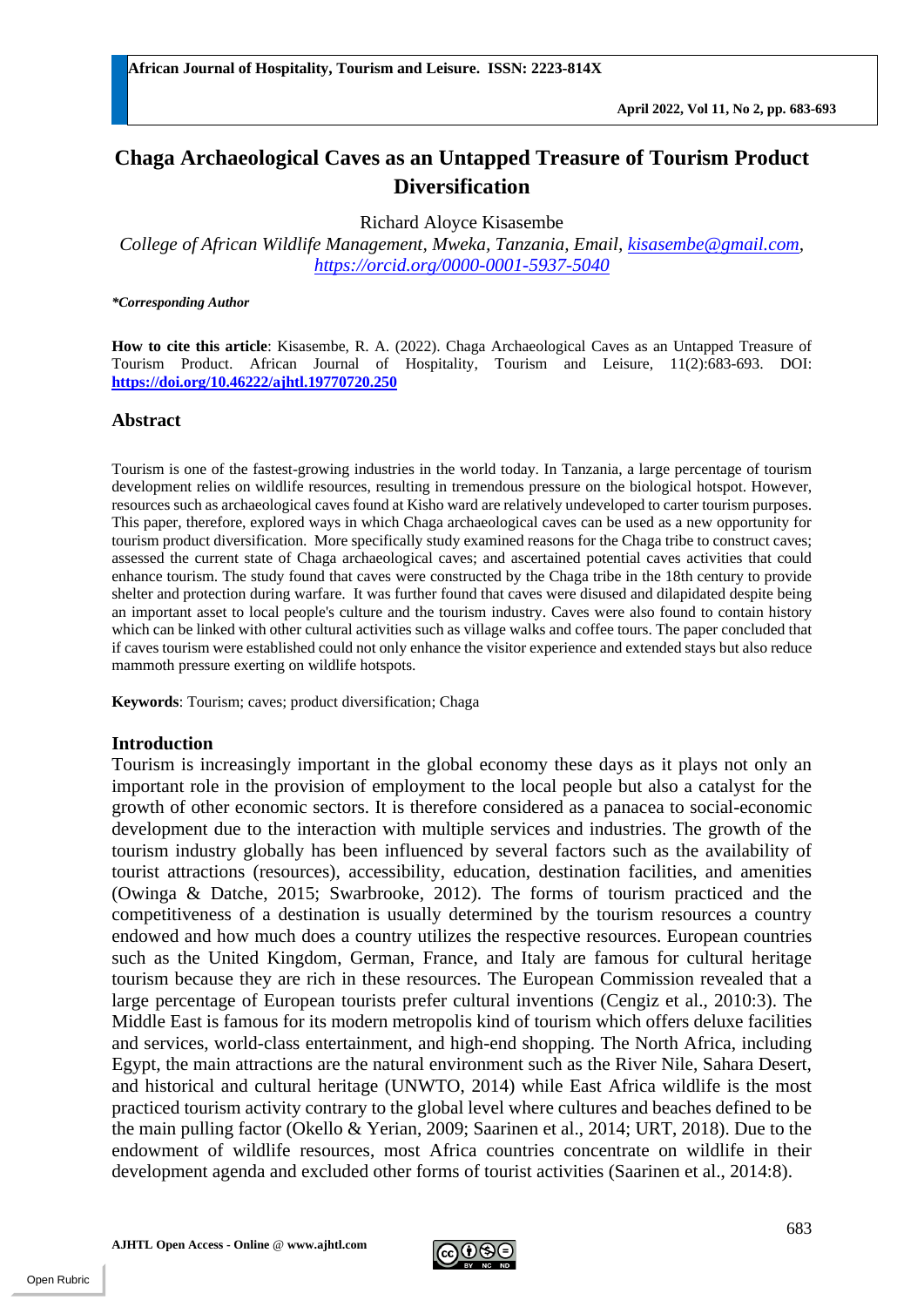

In Tanzania, wildlife tourism accounted for 35 percent of total tourism activities (URT, 2018). The more tourism continues to grow and expand in biological hotspots increases tremendous pressure on the environment and wildlife resources, especially in the northern circuit of Tanzania (Tapper & Waedt, 2006; URT, 2014) and it is believed to reach limits of acceptable use (MNRT, 2002). Therefore, it was thought and indeed the Tourism Master Plan recommended broadening and moving away from reliance on park tourism to other forms of alternative tourism such as cultural heritage tourism (MNRT, 2002; Mussa, 2011). A kind of tourism that involves "travel to experience the places, artifacts and activities that authentically represent the stories and people of the past and present, including cultural history and natural resources (Hutchison, 2012; Kisusi, 2014). This segment of tourism is growing very fast as it accounts for about 37% of all tourist trips in the world (Lwoga, 2017; WTO, 2015). Even though it is estimated to have a high growth pace and share, still the benefit is critically controversial since there is no coherent statistical bases to evaluate the numbers as wildlife tourism do (Saarinen et al., 2014). Cultural heritage tourism has great potential to affect the lives of local people because it is people to people tourism and local people can experience the direct economic benefits through employments and entrepreneurial based activities. cultural heritage tourism therefore has been singled by WTO to be one of the most suitable forms of community development for developing countries (WTO, 2015).

The development of cultural heritage tourism in Tanzania revolves around the famer's area of archaeological and historical sites of Olduvai Gorge, Isimila Stone age, Kilwa Kisiwani, Songo Mnara, Zanzibar Stone Tow, Bagamoyo Historic Town (Lwoga, 2017:2) and the living of indigenous people. The 550 rocks, shelters, caves and over 370 sites Tanzania endowed (Kilonzo, 2017:71) are also among heritage resources attracting a substantial number of tourists.

There are several archaeological caves of tourist importance in Kibosho East in Kilimanjaro. These caves are said to have been there since the colonial period in the 18th century. Archaeological Caves inherent the history of the Chaga tribe which politically lived in a chiefdom system and provide evidence for our reconstruction of the past and humanity. The historical caves have been dug for several reasons in the past but today these features are not in use though still retain significance in local traditions.

Despite the inherent history and uniqueness, endowed little have been done on the development of these archaeological caves dotted across the lower slope of the Chaga land for tourism purposes. These caves can be useful resources to demonstrate some of the issues of experience and tradition (Clack, 2009) This study, therefore explored Chaga archaeological caves as an untapped treasure of tourism product diversification. More specifically examine reasons for the Chaga tribe to construct underground tunnel walkways (caves), assess the current state of Chaga archaeological caves, and ascertain potential caves activities that could enhance tourism at Kibosho Ward

As other cultural resources do, caves cannot only be an important asset in the tourism industry but also to the economical well-being of local people if well harnessed. Today, caves are becoming increasingly important tourist attractions in many countries as such tourists are motivated visiti and to learn historical attributes while enhancing their experience (Okonkwo et al., 2017:16). Thus caves tourism not cannot only aid caves preservation and conservation (ibid) but also diversify tourism activities that for a long time relies on wildlife (NBST, 2017;Okello & Yerian, 2009). Diversification in tourism is pivotal for promoting competitive advantage (Weidenfeld, 2018). Having abundant tourism products and well-managed activities will increase visitor experience, extended stay, and increased foreign exchange earnings (URT, 2018).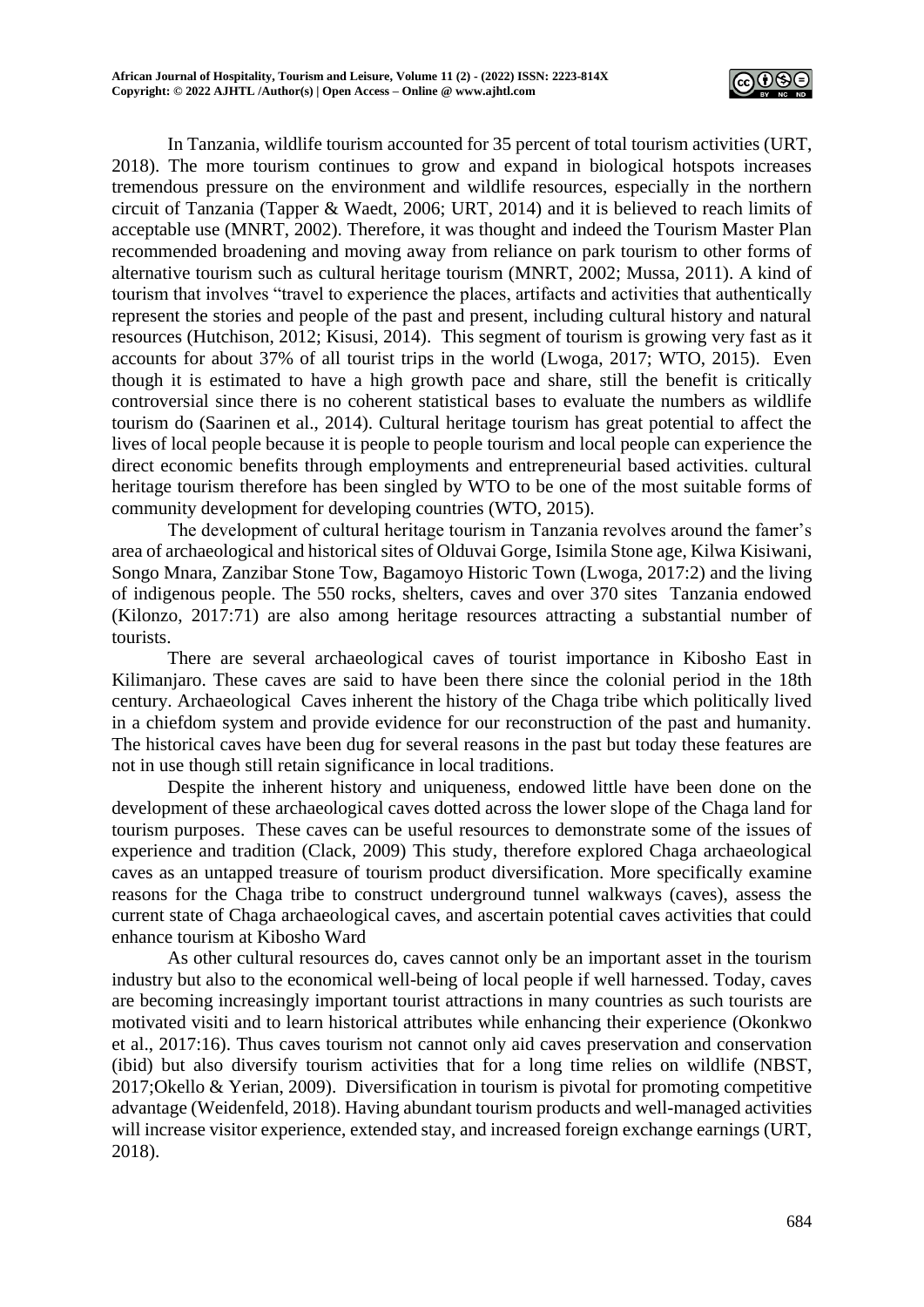

## **Literature review**

Culture plays a significant role in tourism and it is seen as part of the mix of what makes a particular destination appealing to the prospective tourists. Even though cultural tourism is less considered to be the main form of tourism than wildlife does, cultural tourism has been there since ancient times. In the past, people traveled in search of spiritual experience. Burial sites of renowned leaders or places of mystical importance believed to have healing powers or miracle was seen as salient destinations for religious travelers (Timothy, 2021). The "Grand Tour" which was organized by was Thomas Cook in 1841 was the earliest known example of pre-packed and mass-produced cultural tours of Europe in which young men of high status were travelling from Europe to classical art cities and architectural wonders of France, Italy, Belgium, Switzerland, and Germany purposely to learn language, art, history, and architecture (Brodsky-Porges, 1982; Rotich, 2012; Timothy,2021 )

Cultural tourism was recognized as a district from recreational tourism only since the early 1980s (Rotich, 2012). It encompasses both heritage tourism (related to artifacts of the past) and art tourism (related to the contemporary cultural product (Timothy, 2021). However, one of the potential cultural tourism resources which less earmarked is a cave. The cave is one of the significant features of cultural heritage tourism. Caves have been natural attractions since prehistoric times. The evidence shows that most early men's remains and histories have been discovered in caves all over the world. Fragment of the skeleton of some of the earliest manlike creatures such as Australopithecines has been discovered in a cave in South Africa and the Kondoa Irangi Rock paints were also discovered in the caves.

Caves are becoming an increasingly important tourist attractions in recent years in many countries as they attract tourists to visit experience and learn about historical attributes (Okonkwo et al., 2017; Rindam, 2014). Cultural tourists are considered o spend substantially more than standard tourists do (Rotich, 2012; Saarinen et al., 2014; Timoth, 2021). Countries such as Nigeria, Hungary, Brazil, and Italy have used archaeological caves for learning the culture of the past and tourist attractions (Béki et al., 2016; Lobo & Moretti, 2009; Okonkwo et al., 2017). Human exploitation of caves, caverns, and rock shelters is a global phenomenon of great antiquity (Healy, 2007).

The term cave is usually used interchangeably with rock shelter (Damm et al., 2013). According to Béki et al. (2016), defines caves as natural underground spaces formed in rocks which are big enough for a human to enter and which extend at least 2 m, underground. The science involving exploring f caves is called Speleology. Archaeologists began to study deposits in caves as early as the mid-nineteenth century in Europe (Damm et al., 2013). Caves are divided into two main categories, natural and man-made caves. Natural caves include those caves made naturally by the carbonation process, volcanic action, waves, wind, and glacial activities while man-made caves are caves dug by human beings purposely to serve their needs. Clack (2009) further added that there are many different types of caves or underground shelters such as natural, partially modified, and totally artificial features. Both natural and manmade have been used since pre-colonial rules by many societies as protection.

Caves and rock shelters have a significant value to both archaeologists and tourism operators. For archaeologists, they provide information on the habitation pattern of past humans including their dietary habits, religions, and belief system while tourism operators and tourists see caves and rock shelters as a means of experiencing nature-based tourism or ecotourism (Okonkwo et al., 2017). Caves tourism is part of active tourism and ecotourism. Caves are unique features valuable for tourism development and with special interest to adventure tourists (Knezevic & Zikovic, 2011). Cave tourism is a multifaceted form of tourism ranging from the natural area, historical attributes of a place, archaeological sites, scenic landscapes, local cuisine, music, traditional architecture, art, and dance (Okonkwo et al.,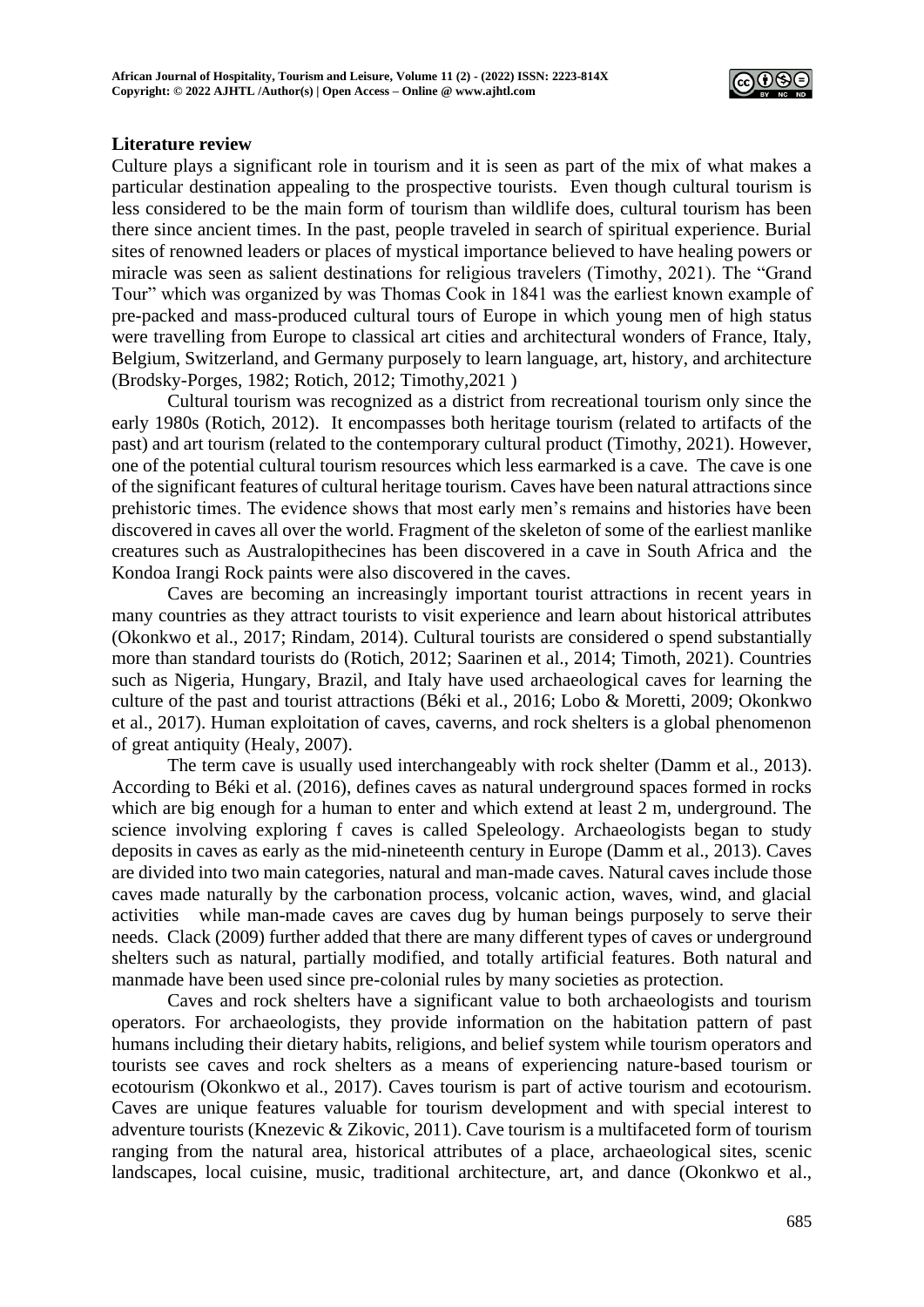

2017:19). In the past caves were associated with some beliefs in many societies. For example, Spain and the Caribbean believed the sun and moon were born in a cave (Antonio de Herrera in Healy, 2007). Diego Duran in Healy (2007) further contends that caves were the place where humanity said to originate.

During pre-colonial times warfare and raiding between rival chiefdoms and patrilineages were very common. In Africa, caves have been used to shelter people and their belonging during wartime and conflict between rivals' chiefdoms and patrilineages. There were raiding exercises for cattle, women for breeding, and men to be sold into slavery (Clack, 2009; Okonkwo et al., 2017). Barber and Hubbard (1997) claim that cave is a place where information and evidence of the past can be found. Archaeologists in Virginia, for example, have found charcoal pits, refuse pits, hearths, ash pits, and the remains of human bones which show that caves were used to dispose of the dead during the prehistoric time. Cave archaelogist found prehistoric human remains in Mammoth Cave (Pond in Damm et al., 2013). In the Southwest, cave explorer of North America discovered an extensive deposit of cultural materials in Feather cave (Damm et al., 2013)

Caves were also used for rituals and sacrifices and celebrations purposes in Africa. Chiefs and elders were using caves for sacrifices believing that deities prefer caves for purification, consultation, appeasing, and sacrifices. For instance, in Agu owuru in Nigeria several items were found in the cave such as a pair of shoes and stainless with 35cl Cocacola can drink believed to be a sacrificial item (Okonkwo et al., 2017). Caves can be great potential for tourism development which would increase the growth of the economy of host residents as well conservation of cultural resources (Rindam, 2014). Most tourists visit caves for recreation, education, and sometimes adventure (Okonkwo et al., 2017).

Thus, social, economic and environmental benefits of local community will increase if caves are properly developed and harnessed to meet tourism prupose (Okonkwo et al., 2017:16). There are many caves in Africa of historical importance but experience low visitation which may be attributed to inadequate knowledge of the value of caves. In Brazil, for example, nearly 200 caves have been highly visited by tourists (Lobo & Moretti, 2009). In Hungary, caves have also been opened for tourism activities (Béki et al., 2016).

In Tanzania, there are over 370 sites and over 550 rocks, shelters, and caves. However, the caves have been neglected even though they contain unique information. The Kondoa Irangi rock art painting is a good example of the site that preserves the most famous painting called The Abduction Scene of the HGL believed to have been done over 40,000 years ago (Kilonzo, 2017:69). The site experiences low visitation. Amboni Cave on other hand has been opened for tourism activities but still, experiences low visitation. It has been declared a protected monument since 1937 under Monument Preservation Ordinance (Chami, 2018). Lack of awareness and inadequate involvement were among of the reasons for low visitation. The Cave is very unique as it is characterized by deep gorges with rock walls and extensive limestone pavement that is cut by deep fissures (Chami, 2018). Despite the low visitation, it has a significant contribution to tourism development. Tourists from different corner of the world visit this cave to get historical and geographical information about the cave. Today, it is very common for whoever wishes to travel to Tanga city to include Amboni Cave in their itinerary.

The caves bolt-holes and caches dotted across the inhabited lower slope of the Chaga land since pre-colonial times can be used to demonstrate the history of our forefathers (Clack, 2009: 322). They can have a significant contribution to the development of tourism and product diversification in the northern circuit. Caves however will be more interesting for people if they are preserved, developed, and become known and more accessible tourist products (Béki et al., 2016).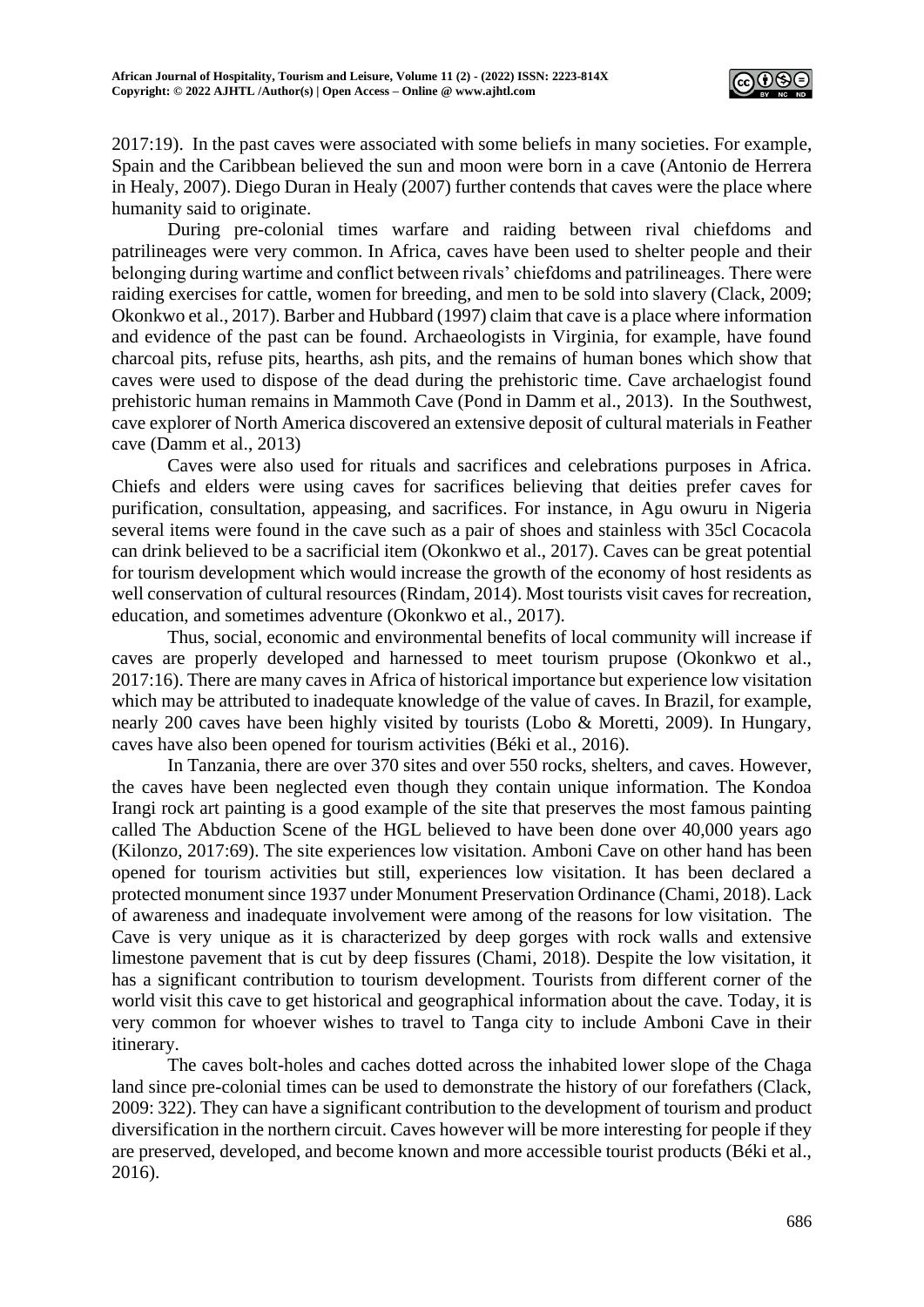

## **Methodology**

The study was conducted through ethnographic research method. Ethnography was thought to be appropriate in this study because the method can predict patterns of human experiences through observing and participating in the lives of those under study (Angrosino, 2007). Furthermore, the ethnographic research method was appropriate simply because it was not only easy to be done by an individual but also I took it as adventurous

All three modes of data collection in ethnography were applied such as observation, interviewing, and archival research (Angrosino, 2007): Under observation, a researcher participated in the lives of the people under study for several months while also maintaining a professional distance. Information was recorded on the note book and pictures were taken for reference. Key informant interview was also used with five elders above 65 years old who were born and familiar with that place. The interview was also used in which conversations were held face to face with the interview. Thus respondents were free to provide ideas and information, and lastly, archival research enabled a researcher to analyze existing materials both officially and unofficially. The data interviews and archival materials were analyzed by using a thematic analysis approach.

#### **An overview of Chaga**

Chaga is one of the largest tribes in Tanganyika lives on the slope of Mountain Kilimanjaro a free-standing mountain with the height of 19,000 feet (5985 m) (Clack, 2009). The place is endowed with a good climatic condition on characterized by low temperature, cloud cover, and moist and fertile volcanic soil which support the growth of plants species. The place is harbored by a famous tribe called Chaga or Wachaga. They are Bantu-speaking people, migrated from west Africa in series about 500 years ago (Clack, 2009; Kideghesho, 2008). They are the mixture of immigrants from neighboring tribes who have absorbed the original people they found on the mountain on their arrivals who were hunters and gatherers, Negro Caucasoid type, and then Nilotes. The land was entirely resided by hunters and gatherers who were probably the Bushmanoid stock, being related both racially and linguistically to the Bushmen and Hottentots of southern Africa. These hunters and gatherers were probably, Sandawe (and Hadza, perhaps), the remnants of a Bushman-type population who continued to live by hunting and gathering till very recently. They use the languages of the Khoisan (or "click") family. About 1,000 B.C Negroid-Caucasoid types who looks similar in appearance to the present-day Ethiopians, migrated to Tanganyika and mixed with hunters and gatherers. These people were speaking languages of the Cushitic group, thereafter followed by Bantu who was said to come from Cameroon and South Nigeria, and Nilotes group who migrated from North and North West. Nilotes mixed with Cushite and Bantu who have already dominated those areas. As a result, this unusual combination of tribes from different parparts Africa and indeed a series of immigrants at different times makes Chagas have the greatest cultural diversity in Tanzania. Contact with neighbors, trade with the region near and far, expansion and migration in search of new lands- all have led to intermingles, war, and assimilation of peoples andtribese.

The primary economic activity of these people is farming and business. Chagas continue to retain strong ties to their ancestral lands even though they have scattered all over the world due to social-economic activities. They live in small shambas, one to two-acre plots where they grow bananas, coffee, and maize famous known as the botanical garden. In their home gardens, the Chaga use four vegetation layers consisting of tree layer, which provides shadow, fodder, medicines, firewood and construction wood followed by bananas, coffee trees, and vegetables (Hemp & Hemp, 2008:12).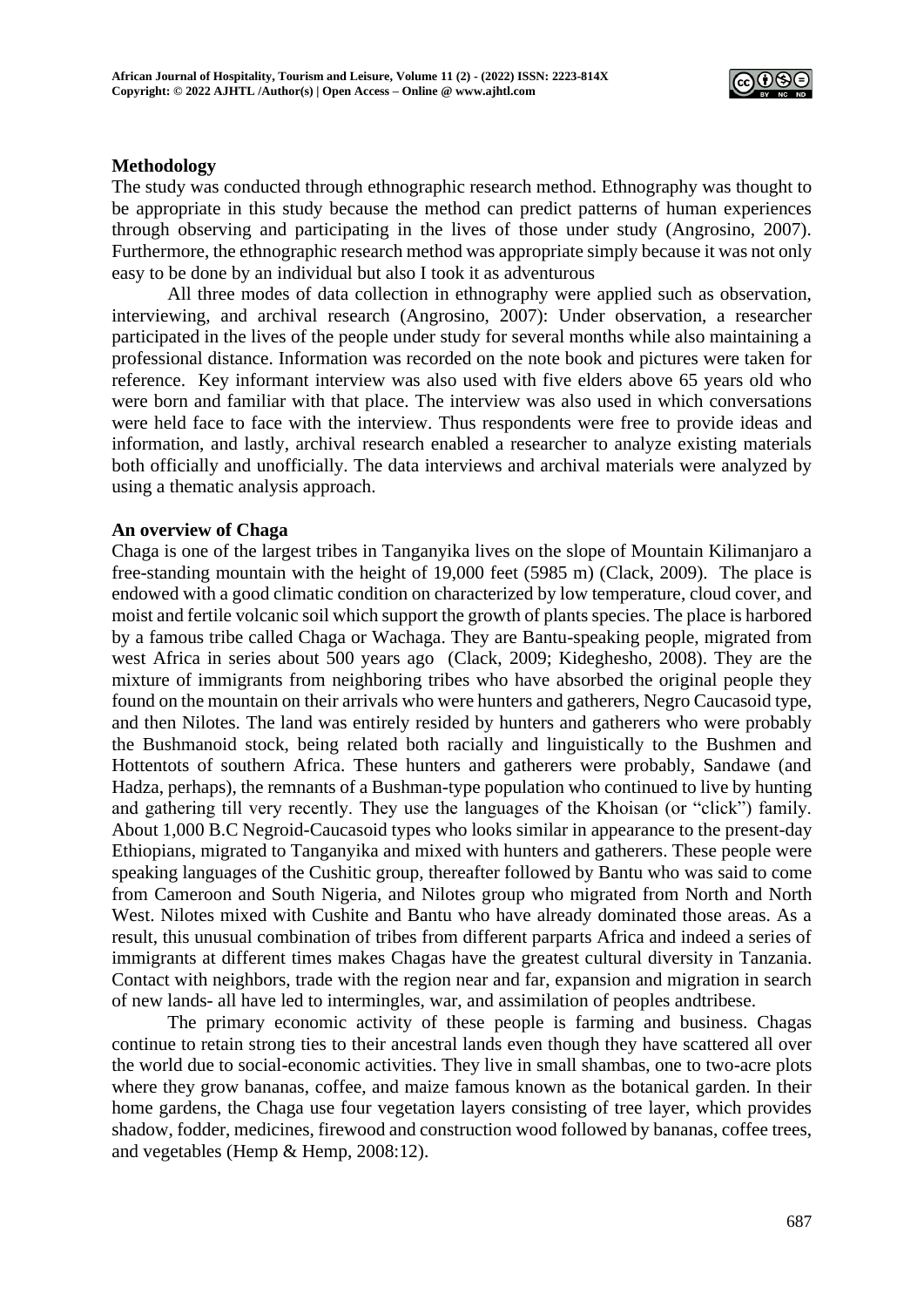

# **Findings**

#### *Reasons for Chaga tribe to construct underground tunnel walkway (caves)*

Interviews with village elders and support from archival documents reveal that Chagas dugout caves probably in the 18th century before the invasion of colonies with the main reason of providing shelter and protection during warfare from their rivals. It was enlightened that before colonial conquest Chaga land was traditionally divided into a number of chiefdoms which were frequently in a state of mutual hostility (Clack, 2009; Perras, 2004). When Germans arrived, there were about forty chiefdoms, the most known ones were Rindi of Moshi, Marrealle of Marangu, Sina of Kibosho, Rongoma of Kilema, Meli of old Moshi, and Ngameni of Machame. In this period Warfare and looting between rival chiefdoms and patrilineages were very common (Clack, 2009). They were fighting purposely for local dominance and expanding their territories. The war between Sina and Rindi in the 1880s which competed for paramount on the mountain was a good example (Perras, 2004). Cattle were taken for wealth; women for breeding and men for slavery to work in masters' land.

The ethnographic sources revealed that Sina had many enemies who wanted to take revenge. Thus, Sina and his people developed subterranean (caves) to shelter and protect themselves when invaded. Geographically most villages on the slope of Kilimanjaro were bordered by streams or rivers flowing down from Mount Kilimanjaro. Therefore the tunnel were dug channeled toward the rivers so that the constructed soil could be taken by the river and not have any piles of soil near the hole that could be seen by enemies. The river was also useful in disguising noises (Clack, 2009). Livestock, elders, women, and children were sheltered in these caves but strong men were just staying outside guarding and fighting. Families were involved in digging up of the caves and channeled them near dwellings usually within ancestral bounds (Clack, 2009).

Apart from intertribal war (war among clans), the underground tunnel served as a defensive mechanism against the Maasai tribe who claimed that all livestock belongs to them. The Maasai tendency was to raid and loot Chaggas cattle, so digging up holes was the best technique to win against their rivals. Besides Intra and intertribal war, the underground tunnel served as protection during the invasion of German in 1891. Chief Sina and his people used caves to hide and smashed Eltz a German agent who ordered him to comply with German rule (Maanga, 2014; Perras, 2004) The same technique Sina used to fight with Herman Von Wissmanna German explorer who allied with Chief Rindi Mandara of Moshi to fight against him, the biggest rival of Rindi and Ngameni (Maanga, 2014; Matallo, 2013 Perras, 2004;). With the Supported Mandara's troops, Wissmann destroyed Sina's massive stone fort eventually Sina had to capitulate in the face of the Germans' superior weaponry. Even though Wissman won the battle but he declared that the war was tough, as he asserted that 'in my twelve years' experience in Africa never have I met negroes so brave as Sina's men' (Perras, 2004: 190)

#### *The current state of Chaga archaeological caves*

Four caves have been identified at Kibosho Mashariki Ward during the study. Out of four caves, only one cave was found active. The rest of the caves were found unused and dilapidated. Some of these Caves were found converted into trash pits and sewage chambers. For example, the Caveat Sunga Primary School was transformed into a trash pit littering whatever was cleared around the school compound; a caveat Mango village was also found converted as a sewage chamber. The ethnographic sources further pointed out some places that used to have caves but recently the caves have completely been covered by soil. Two caves at Mango were found open but no one takes care of them, and the researcher found the path blocked, bats and other living creatures harbored everywhere. The cave at the College of African Wildlife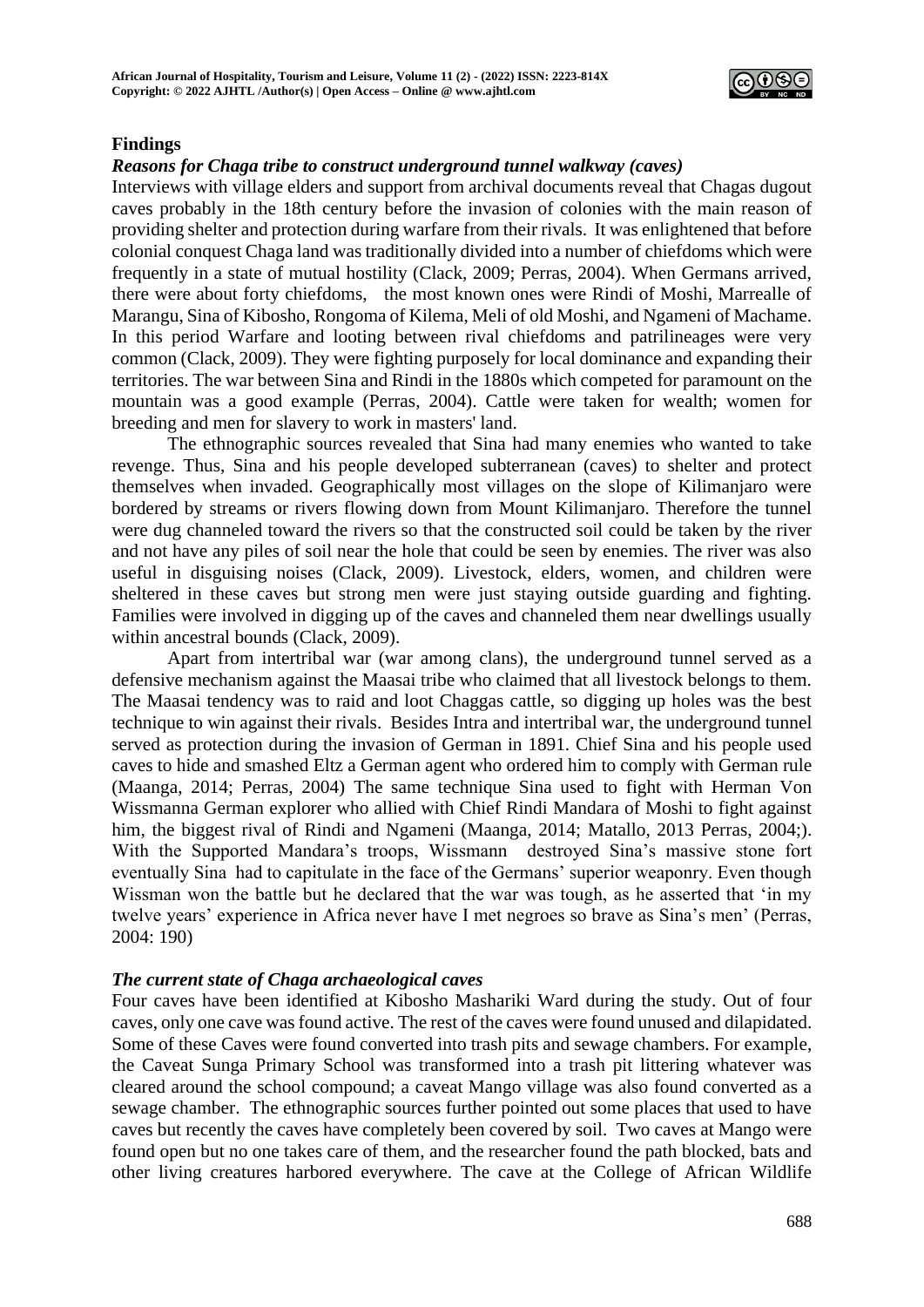

however was found working and in good condition. The Cave has two routes with one main entrance heading to River Kichau and Rombaga respectively. It is however found that the route that goes to the Rombaga River has been blocked. This route was among the longest route at 350 meters. The other route which goes to River Kichau is still alive and passable. This route has 85 meters long. It has chambers that were used to keep people, food, a kitchen and other stuff, and ventilation holes. The ventilation holes however are blocked but still one can experience fresh air coming from the river. The hoe marks can still be seen on the walls of the cave though no hoe-like instrument has been found (Clack, 2009). The cave is roofed by volcanic soil which is impermeable to allow water to percolate even if it rains. The roof also is very hard in such a way that it can support heavy objects passing on it such as vehicles.



Figure 1: Structure of Chagga archaeological Caves found at Kibosho (Source: Author)

It was revealed that most of the caves have been seen poorly preserved because of the low value it has been given by local people. Most of the local people living around are not much familiar with these caves, for example, one participant responded 'I have been here for many years but I have never visited any cave… of course, I didn't see any reason to do so. This signifies that many local people even if they are born in that place do not know much about the resources available in their village. Thus, it is hard to value the caves that have been constructed by their forefathers and how they can be used for sustainable development. It was further articulated that no one from the Antiquity department non-professional person ever tried to educate the local community on the values of Chagga caves and how they can be preserved or developed. This findings accord with (Chami, 2018) who found the local community to be overlooked and marginalized in the management of resources.

Regarding the aspect of caves activities, the ethnographic source reveled that no caves activities have been found in this area except at Mweka. Caves are no longer used as shelters or protection because there is no ethnic conflict anymore. Technologies have completely changed the lifestyle of people. War techniques have been advanced and sophisticated weapons have been developed at the expense of old techniques. Ritual activities are minimally practiced in recent years because of globalization. This dignifies that Chaga caves are an important cultural asset left by our forefathers that one could realize the skills and innovation of the past. As Clack (2009:322) claims that even if these caves are in the state of disuse does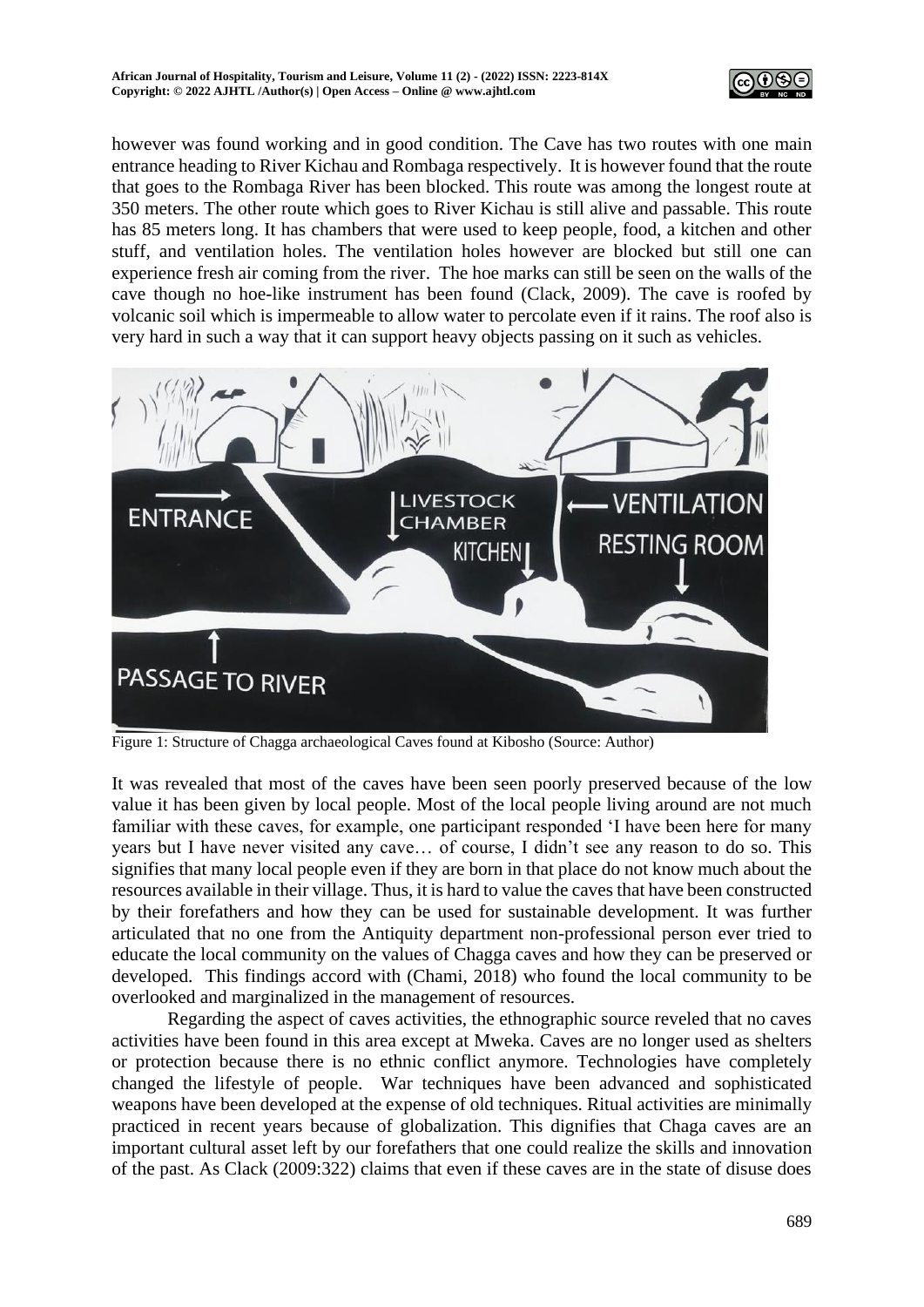

not imply insignificance, they have a genuine contribution to the local people living around and the country at large if well harnessed (Okonkwo et al., 2017 & Saarinen et al., 2014). Caves serve as a prime source of evidence for our reconstruction of the past. It is a learning point on the types of tools used to dig up the cave, the digging techniques, the subterranean experiences, difficulties of access, safeness when staying underground, and lighting conditions.

Even if the world has changed, all indigenous people must retain strong ties to their ancestral lands. As the local Chaga proverb explains *manya ulamine upanga ulemuowa*, 'do not neglect the cave that shelters you' (Clack, 2009:322). We should not regret what our forefathers left us; it is worth to comprehend and passing to the coming generation. Today young generation is born and developed in a Eurocentric mindset and not an African mindset. This is where most African countries lost their dignity at the expense of European culture (new modern life). Current generations living at Kibosho don't see the value of these subterranean (caves) perhaps because of social, economic, political, and technological change. The conservation and development of these caves are determined by the awareness, passion, and value they get from the Caves.

# *Potential caves activities that could enhance tourism at Kibosho Ward*

Caves provide potential tourism opportunities if well designed as a product to attract tourists around the area. It was revealed by ethnographic sources that so far, no organized tourism activities done in this ward except at Mweka village where there are minimal cultural tourism activities undertaken. The caveat Mweka has been used as a part of tourist attractions and interpretative practicals for students. The College and Tour companies subsequently use Chagga underground tunnel walkway to enhance visitors' experience and indeed have developed a special package for it, in which visitors get the sheltered experience of underground, cultural memories and myths of our forefathers used in the 18th century. Students on other hand have been using this cave like an indoor learning and practical point for tour guiding and resources interpretation. This is a good sample and learning point for other villages.

Based on this fact it shows that Chaga caves are potentials tourists' product that is yet developed and indeed can diversify tourism product. The five caves that were identified from different villages are potential tourist products that can be developed and sustain the environment, cultural heritage, and local people's live hood. These villages are rich in natural and cultural heritage resources which are also potential touristic pull factors that influence travel decisions (Saarinen et al., 2014). For longer stay and experience, caves activities can be linked with other cultural activities such as village walk in order to experience the Chaga traditional way of life; Traditional food and beverage activities to learn unique Chaga cuisines made of bananas and other traditional stuff such as Mtori, Machalali, Kiburuetc; and Coffee tour and processing activities to learn how to grow world's finest Arabica coffee and banana, how they are harvested, processed and packaged. It can also be linked with bird watching and waterfall tours to experience a panoramic view of physical resources.

Seeing these unveiling opportunities revolving around communities, Tanzania Tourist Board (TTB) designed a strategy for developing cultural tourism programs. It is where the local communities have been empowered to design and run cultural tourism programs using available resources (Mgonja et al., 2015). Today there are more than fifty registered cultural tourism enterprises in Tanzania which gives an insight into how local community resources can be utilized. For example, Longido village developed cultural tourism based on available resources and was able to capture nearly 600 tourists in 2000 and generated \$10,000 from fees paid (Matungwa, 2001 &Nelson, 2003). The same vein can also be done at Kibosho Mashariki Ward.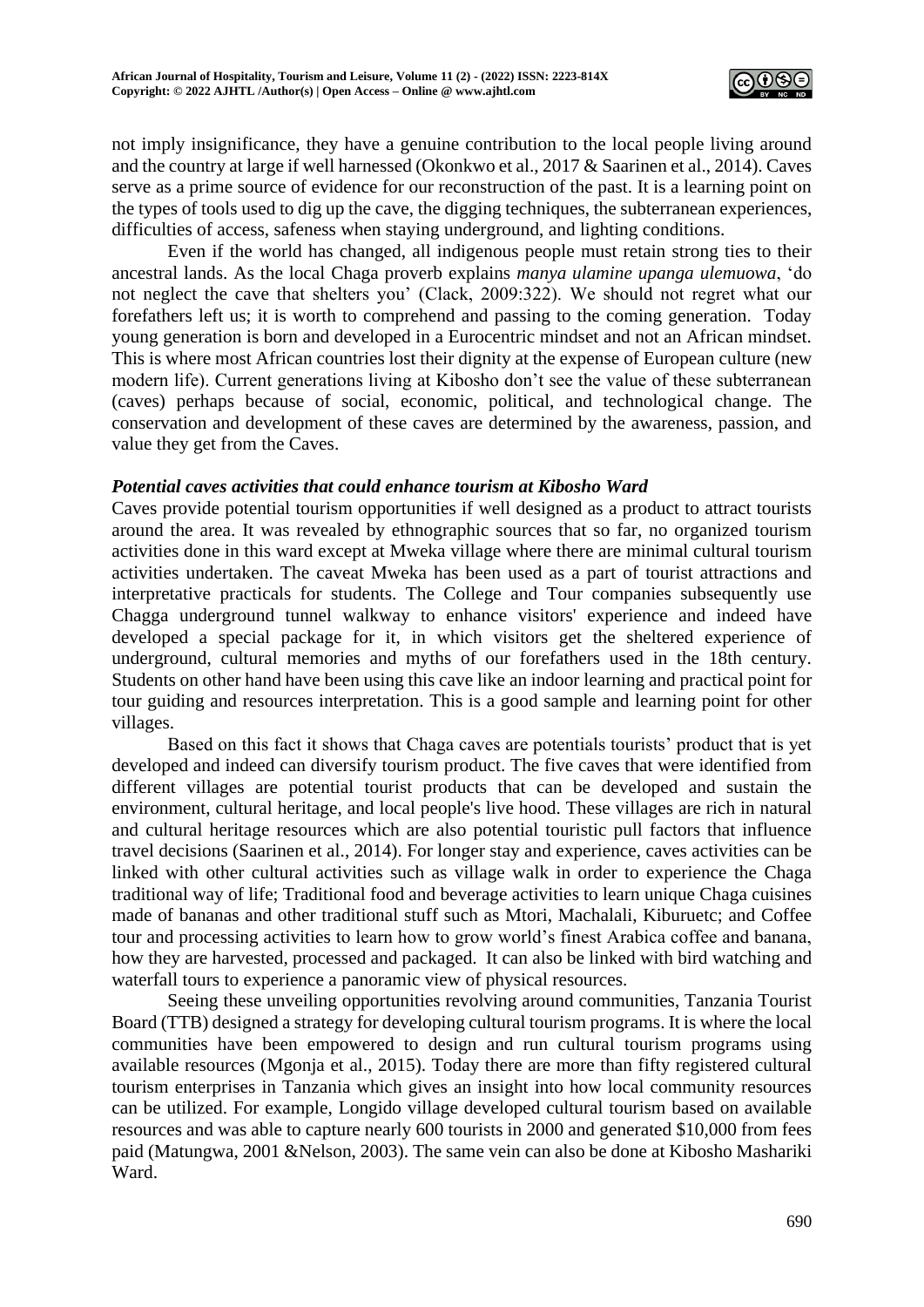

There are several ways in which cultural tourism can be organized and managed. Van Veuren (2001:12) and Saarinen et al., (2014:12) have been categorized into three based on ownership. The first way is private non-locally managed- this is a kind of operation by nonlocal entrepreneurs who are outsiders to local communities. This is profit-oriented ownership in which a product is sold to satisfy the needs of non-local visitors (Saarinen, 2007). The second type is private locally managed in which the local entrepreneurs represent a clear minority among the private cultural villages in general (Van Veuren, 2001:12). It is a profit-oriented business but also demonstrate a strong commitment to cultural conservation, education, and job creation in the local communities (Van Veuren, 2004). The third type is the public sector in which the ownership is vested in the preservation of local indigenous culture and heritage. Being an element of cultural tourism, cave tourism can be an alternative strategy for tourism product diversification. The existing pressure on the biological hot spots especially in the northern tourism circuit of Tanzania can be minimized through cave tourism (Nelson, 2003; Akunaay et al, 2003). Caves tourism is an important way of increasing visitors' stay in Tanzania and thus influences the creation of year-round tourism packages. As such per capita will be improved, the jobs will be created, infrastructure will be improved and the standard of living will be enhanced (Nelson, 2003; Okonkwo et al., 2017). The development of this unique form of tourism can never happen without special promotion

# **Conclusion**

Tanzania is known as a wilderness and safari tourism destination in Africa (Melubo & Kisasembe, 2020). Most tourists visit Tanzania for wildlife activities which partly results in enormous pressure on some biological hotspots. The country, therefore, embarked aggressively on product diversification through escalating cultural tourism. One of the potential resources for product diversification is the Chagga Archaeological caves of Kibosho. These caves were constructed by the Chagga tribe in the 18th century to provide shelter and protection during warfare from their rivals. Before colonial conquest, Chagga land was traditionally divided into several chiefdoms which were frequently in a state of mutual hostility purposely for local dominance and to expand their territories. Some of the caves however were found disused and dilapidated except the cave that was found at the CAWM which is used as a tourist attraction and interpretive object for students. The history, underground sheltered experience, and maneuvering through small holes if linked with other cultural activities such as village walks; traditional food and beverage experience and coffee tour, and processing activities could attract a substantial number of tourists and indeed reduce mammoth pressure exerting on wildlife hotspot ((NBST, 2017; Okello and Yeria, 2009. Through this also local people life standard will be improved, a job created, environment and other cultural resources conserved. Caves serve as a prime source of evidence for our reconstruction of the past and it is evidently show that the indigenous people of the past were very clever and most probably the European army copied this war technique from the Chaga people.

# **References**

Akunaay, M., Nelson, F. & Singleton, E. (2003, December). Community-Based Tourism in Tanzania: Potential and Perils in Practice. In *Second Peace Through Tourism Conference* (pp. 7-12).

Angrosino, M. (2007). *Doing Ethnographic and Observational Research*. Sage.

Kilonzo, K. (2017). Rock Art and Tourism in Tanzania: In Search for Innovations. *Academica Turistica*, 10(1), 69–81.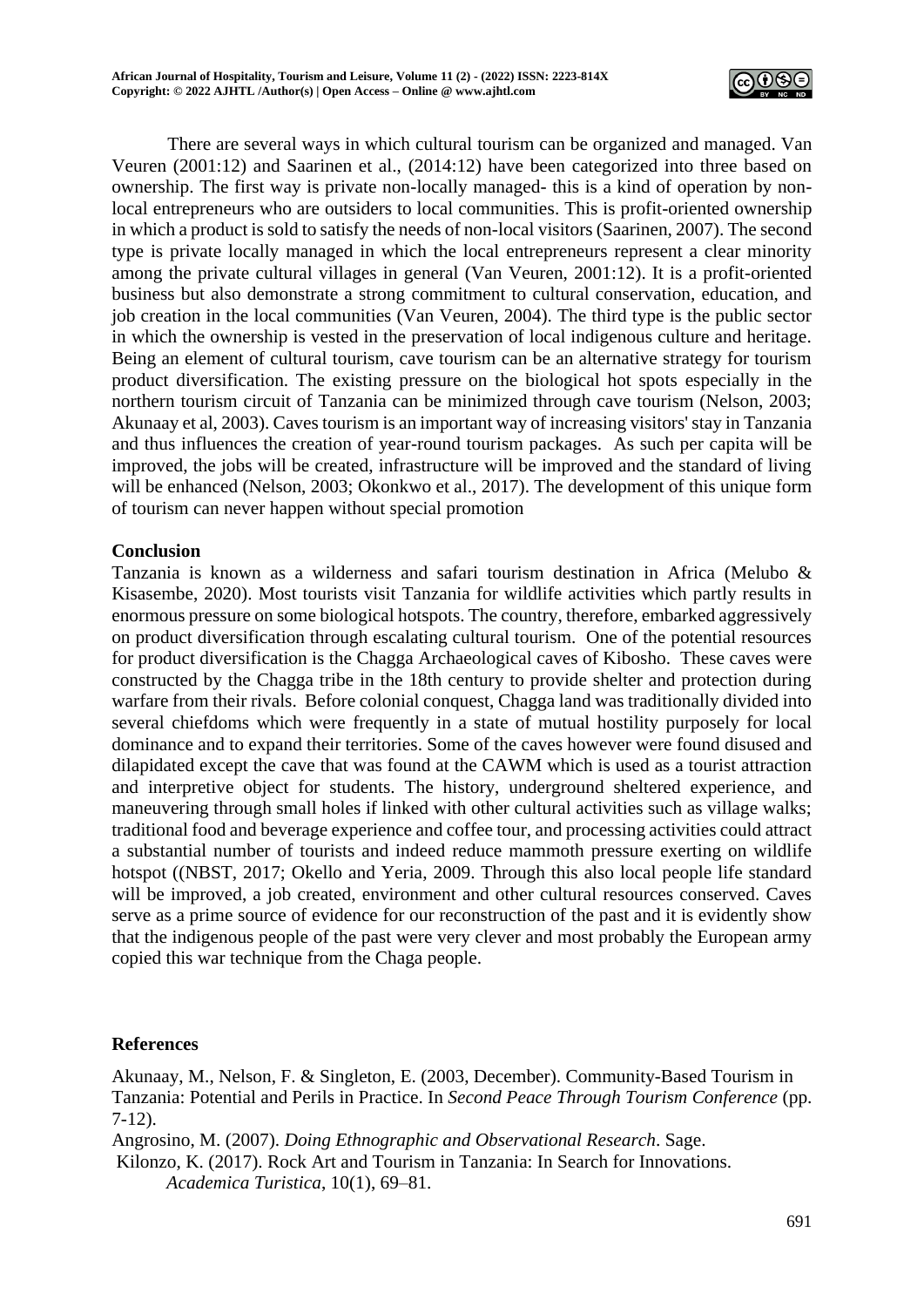

- Knezevic, R. & Grbac-Zikovic, R. (2011). Analysis of the condition and Development Opportunities of Cave Tourism in Primorsko-Goranska County. *Turizam*, 15(1), 11– 25.
- Lwoga, N. B. (2017). Cultural Heritage Tourism and the Community in Tanzania. *African Heritage and Pillars of Sustainability Conference*: Tanzania.
- Béki, P., Metzger, J. & Lasztovicza, D. (2016). Caves, as Touristic Attractions in Hungary: Adventure, Health, Culture, Ecotourism. *Applied Studies in Agribusiness and Commerce*, 10(4–5), 51–58.
- Cengiz, H., Eryilmaz, S.S. & Eryilmaz, Y. (2010). *The Importance of Cultural Tourism in the EU Integration Process*. 1–8.
- Clack, T. (2009). Sheltering Experience in Underground Places: Thinking Through Precolonial Chagga Caves on Mount Kilimanjaro. *World Archaeology*, *41*(2), 321– 344.
- Damm, S. & Young, A. (2013). Caving In : An Archaeology of Historical Cave Exploration and Exploitation. *Nebraska Anthropologist,* 28, 74-83*.*
- Healy, P. F. (2007). The Anthropology of Mesoamerican Caves. *Reviews in Anthropology*, *36*(3), 245–278.
- Hemp, C. & Hemp, A. (2008). The Chagga Homegardens on Kilimanjaro. *Regions: Laboratories for Adaptation*, 12.
- Hutchison, R. (2012). Cultural Heritage. *Encyclopedia of Urban Studies*. https://doi.org/10.4135/9781412971973.n73
- Kisusi, R. L. (2014). *Promoting Public Awareness On The Existing Cultural Heritage Tourism Sites: A Case Of Dar Es Salaam City*. Unpublished Master's Thesis, Open University of Tanzania.
- Lobo, H. A. S. & Moretti, E. C. (2009). Tourism in Caves and the Conservation of the Speleological Heritage: The Case of Serra da Bodoquena (mato grosso do sul state, Brazil). *Acta Carsologica*, *38*(2–3), 265–276.
- Maanga, G. S. (2014). Joseph Merinyo: A Patriotic Chagga Nationalist and Adamant Champion for Justice and Human Rights*. Global Journal of Human-Social Science Research*, *14*(3), 1-22.
- Matungwa. A.B. (2001). *An Introductory Paper on Project's Support to Cultural/EcotourismProgramme at Longido-Monduli District*. UNDP.
- Mtallo, G. R. & Rubagumya, C. (2015). The Source of Language Variation among Chagga People in Kilimanjaro Region, Tanzania. *Journal of Arts & Humanities*, 4(7), 68-78.
- Melubo, K. & Kisasembe, R. (2020). We Need Chinese Tourists, but are We Ready? Insights from the Tanzanian Safari Industry. *Journal of China Tourism Research*, *00*(00), 1– 18.
- Mgonja, J. T., Sirima, A., Backman, K. F. & Backman, S. J. (2015). Cultural Community-Based Tourism in Tanzania: Lessons learned and way forward. *Development Southern Africa*, *32*(3), 377-391.
- Nelson, F. 2003. *Community-Based Tourism in Northern Tanzania : Increasing Opportunities, Escalating Conflicts and an Uncertain Future.* Association for Tourism and Leisure Education Africa Conference, Community Tourism: Options for the Future, 2.
- NBST. (2017). *The 2017 International Visitors' Exit Survey Report*. Available at https://www.nbs.go.tz/nbs/takwimu/trade/International\_Visitors\_Exit\_Survey\_2017.p df [Retrieved 16 May, 2022].